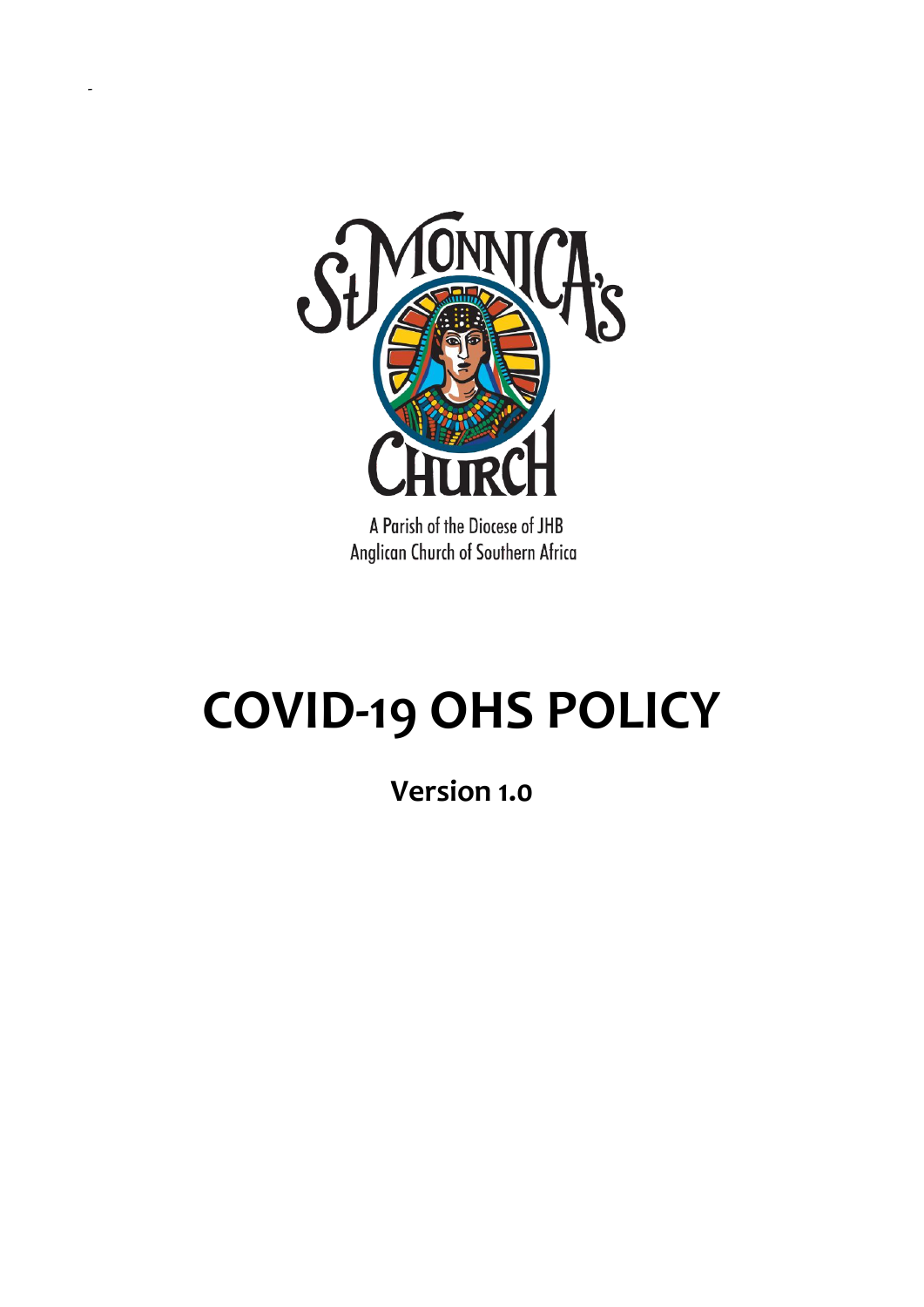### **DOCUMENT CONTROL**

| <b>VERSION</b> | <b>REVISION DATE</b> | <b>APPROVAL DATE</b> |
|----------------|----------------------|----------------------|
| Version 1.0    |                      |                      |
|                |                      |                      |
|                |                      |                      |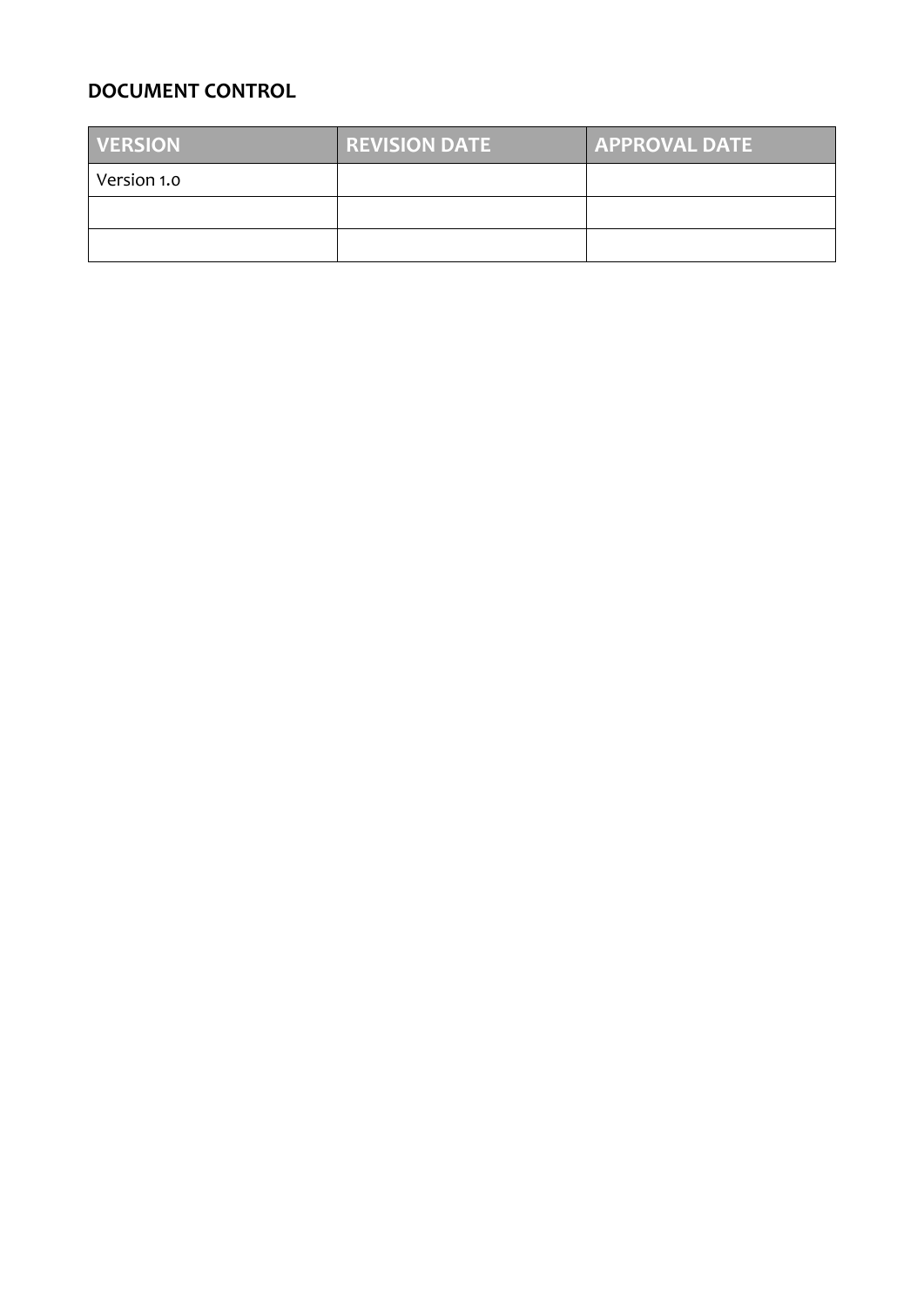# **TABLE OF CONTENT**

| 1. |  |
|----|--|
| 2. |  |
| 3. |  |
| 4. |  |
| 5. |  |
|    |  |
|    |  |
| 6. |  |
|    |  |
|    |  |
|    |  |
|    |  |
|    |  |
|    |  |
|    |  |
|    |  |
| 6. |  |
| 7. |  |
| 8. |  |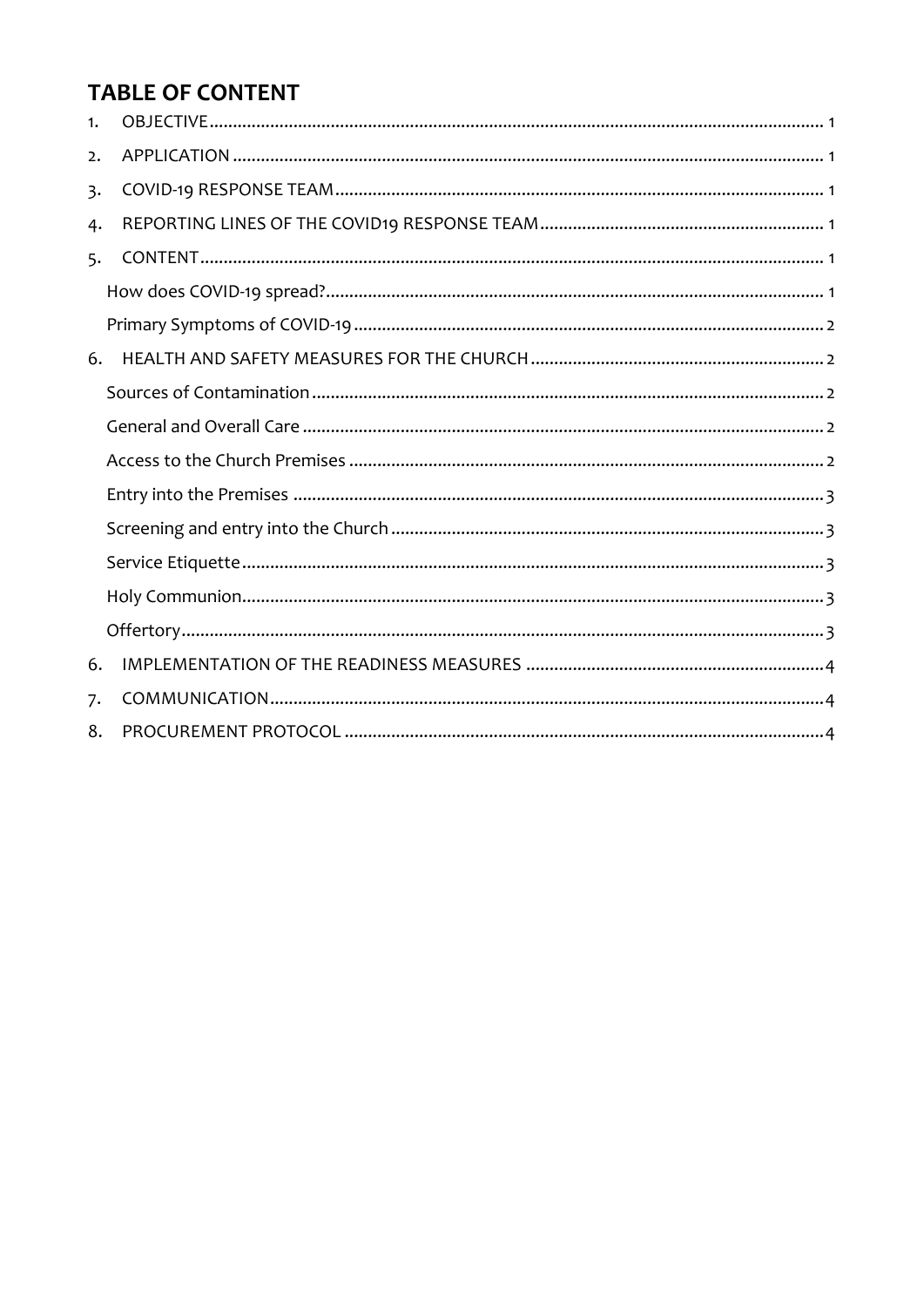## <span id="page-3-0"></span>**1. OBJECTIVE**

- 1.1 The aim of this policy is to ensure a safe environment for the parishioners of the St Monnica's Anglican Church and to stop the spread of the Coronavirus Disease 2019 "Covid-19" virus.
- 1.2 The Diocese of Johannesburg Covid-19 Pastoral Response & Compliance Measures gives guidelines on the compliance measures and recommendations for parishes to follow to accommodate the regulated 50 people allowed per worship service.

# <span id="page-3-1"></span>**2. APPLICATION**

This policy includes measures being taken to mitigate the spread of Covid-19. You are kindly requested to follow all these requirements to sustain a healthy and safe workplace ad worship place. It is important that we all respond responsibly and transparently to these health precautions.

# <span id="page-3-2"></span>**3. COVID-19 RESPONSE TEAM**

- 3.1 Paragraph 4 Contextual Diocesan Mitigation Measures: Chapter Recommendations of the Covid-19 Pastoral Response and Compliance Measures requires:
	- 3.1.1 that prior to any church reopening a Covid-19 Impact Assessment is conducted which will include pastoral, governance, administration and worship aspects
	- 3.1.2 establish a Parish Covid-19 Response Team which will facilitate information transfer between the parish and the Diocese Response Team.
- 3.2 The St Monnica Covid-19 Response Team will, together with the church leadership:
	- 3.2.1 Develop a Covid-19 OHS Policy
	- 3.2.2 Conduct a risk/impact assessment
	- 3.2.3 Ensure adherence and implementation of the Covid-19 OHS Policy
	- 3.2.4 Ensure that a volunteer Compliance Officer is appointed.

# <span id="page-3-3"></span>**4. REPORTING LINES OF THE COVID19 RESPONSE TEAM**

The Covid-19 Response Team will report to the Parish Council monthly.

# <span id="page-3-4"></span>**5. CONTENT**

#### <span id="page-3-5"></span>**HOW DOES COVID-19 SPREAD?**

COVID-19 is most likely to spread when there is close contact (1.5 metres or less) with an infected person. It is likely that the risk increases as the period of exposure to an infected person lengthens. Contaminated droplets produced when an infected person coughs or sneezes are the main means of transmission. There are two main routes by which people can spread Covid-19:

- Infection can be spread to people who are nearby as droplets are inhaled into the lungs.
- It is also possible that someone may become infected by touching a surface, object or the hand of an infected person who has been contaminated and then touching their own mouth, nose or eyes.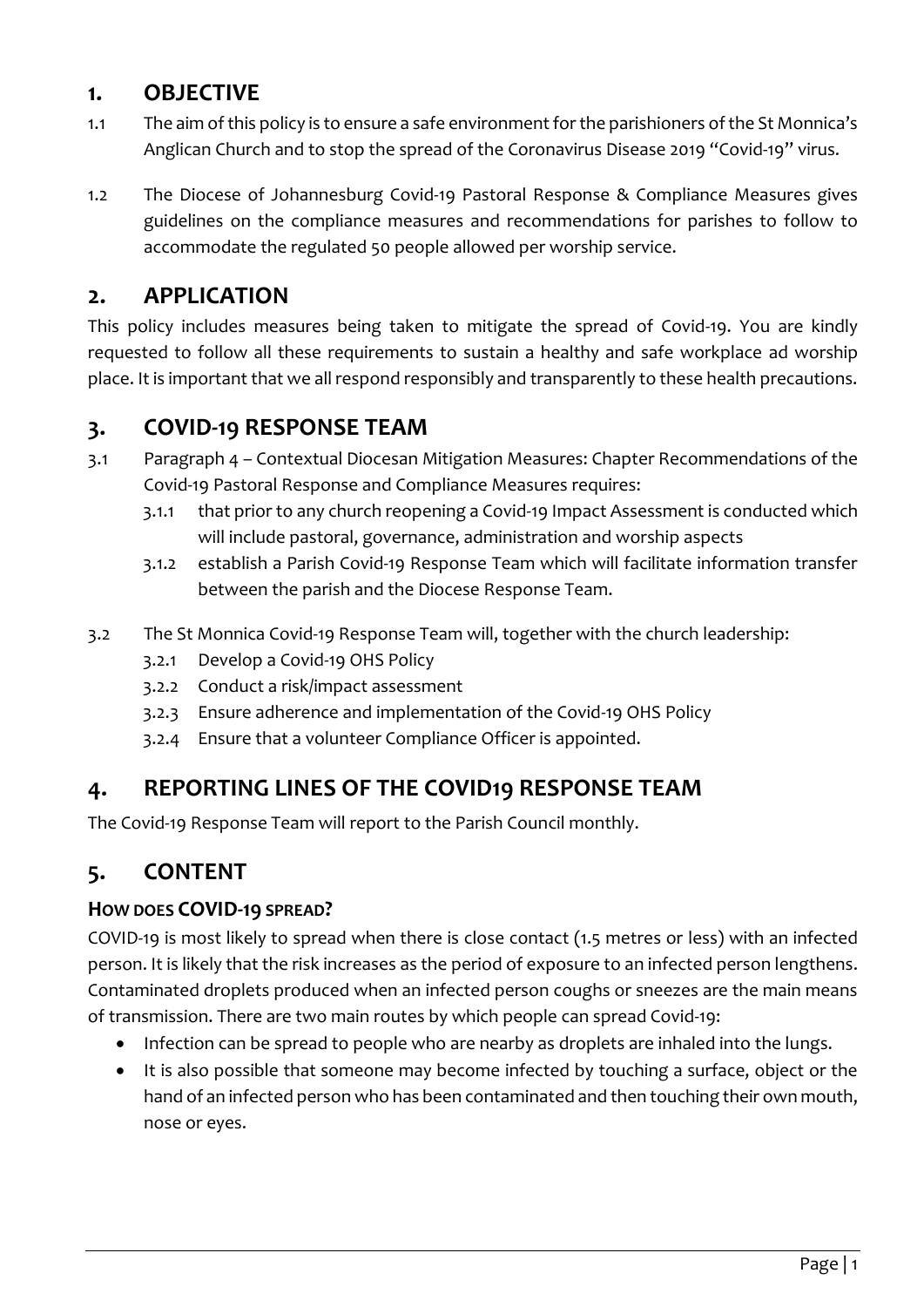#### <span id="page-4-0"></span>**PRIMARY SYMPTOMS OF COVID-19**

The following symptoms may develop up to 21 days after exposure to someone who has Covid-19:

- Cough
- Sore throat
- Fever
- Shortness of breath/ difficulty in breathing
- Redness of eyes
- Body aches
- Loss of smell
- $\cdot$  Loss of taste
- Nausea
- Vomiting
- Diarrhoea
- Fatigue
- Weakness

## <span id="page-4-1"></span>**6. HEALTH AND SAFETY MEASURES FOR THE CHURCH**

#### <span id="page-4-2"></span>**SOURCES OF CONTAMINATION**

The following are identified as sources of contamination:

- Floors
- Windows
- Table tops
- Seats
- Door knobs
- Towels

#### <span id="page-4-3"></span>**GENERAL AND OVERALL CARE**

The following areas will be disinfected before and in-between services:

- Vestry
- $\bullet$  Church
- Ablution facilities

#### <span id="page-4-4"></span>**ACCESS TO THE CHURCH PREMISES**

Access to the church premises will be subject to the following conditions:

- Booking through the church's website no less than 24 hours prior to the service to be attended.
- Sending a booking to the church's WhatsApp number no less than 24 hours' prior the service to be attended.
- Provide the following information when making a booking:
	- o Name and surname
	- o Address
	- o Contact number
- Parishioners to arrive 15 minutes before service to be screened.
- No access will be permitted 15 minutes after the service has started.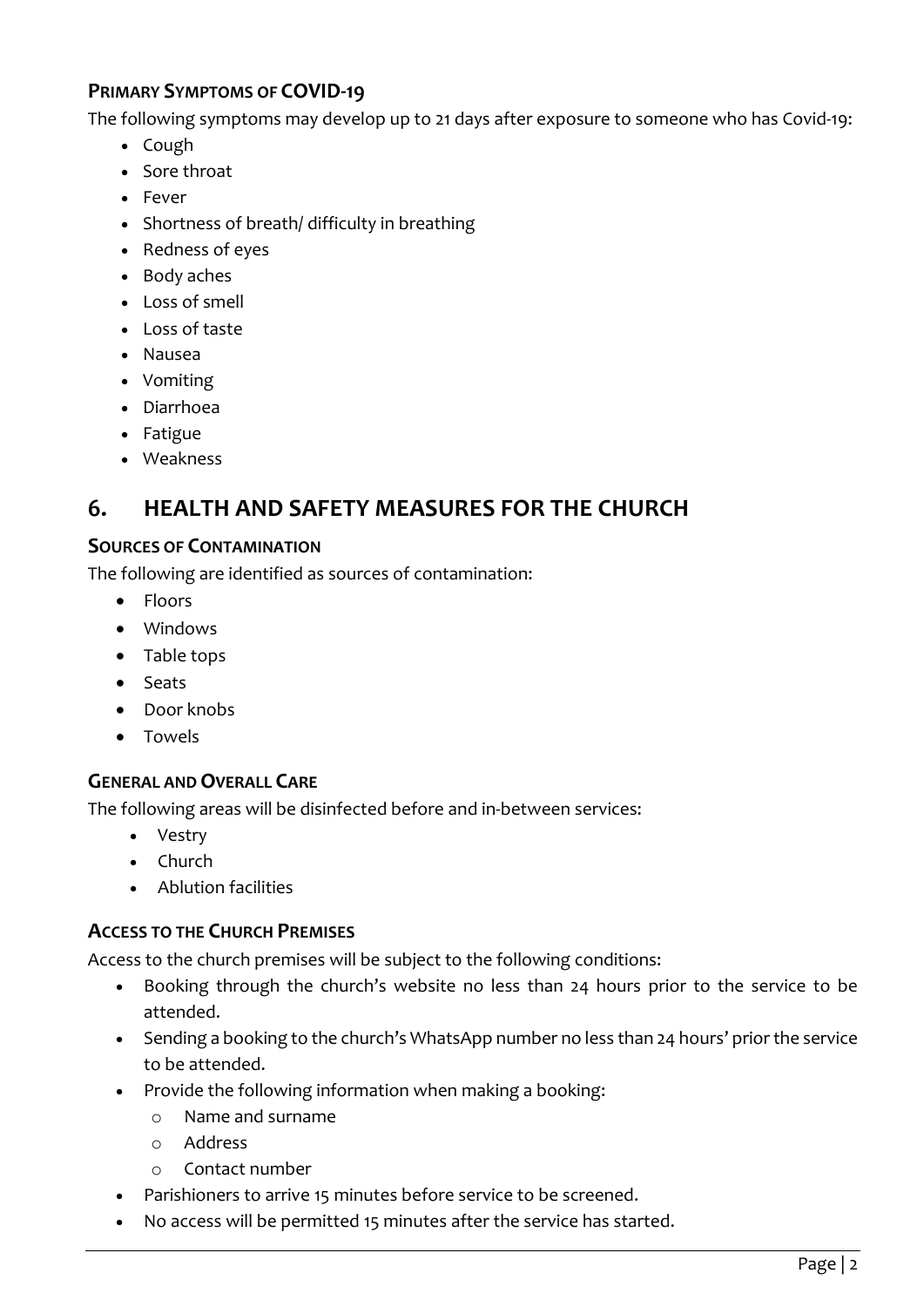#### <span id="page-5-0"></span>**ENTRY INTO THE PREMISES**

**NO MASK, NO ENTRY!** All parishioners are required to wear a mask at all times.

#### <span id="page-5-1"></span>**SCREENING AND ENTRY INTO THE CHURCH**

- Each parishioner must sanitise before proceeding to the screening desk.
- Each parishioner will be ticked off the register and the following information recorded:
	- o Name and surname
	- o Address
	- o Contact number
	- o Body temperature

Once the parishioner has been screened, they proceed directly into the church and sit in the demarcated seats.

The service attendance register will be kept for as long as Covid-19 directives remain in place.

Should a parishioner be found to be a possible positive Covid-19 case, the Compliance Officer will complete the "Covid-19 Positive Case Report".

#### <span id="page-5-2"></span>**SERVICE ETIQUETTE**

The following will be observed during the service:

- Parishioners to sit in demarcated seats
- The "Peace" will be shared without physical contact
- No singing during service. Said Mass.
- Instrumental music may be played
- Hymn books, bibles and prayer books will be removed from the pews. Service will be projected on the screens.
- No pew leaflets will be handed out. Notices will be sent out with The Messenger and published on the website.

#### <span id="page-5-3"></span>**HOLY COMMUNION**

- Aisles will be marked observing a distance of 1.5m whilst going to receive communion.
- Spacing of 1.5m will be marked in front of the altar rail for receiving communion. No kneeling at the altar rail.
- Holy Communion will be received as per the directive of the Diocese.

#### <span id="page-5-4"></span>**OFFERTORY**

Parishioners are encouraged to pay their Collection and DG in one of the following ways:

- through the parish's bank account
- through SnapScan the SnapScan QR code will be placed in front of each demarcated seat for each parishioner to scan their contribution
- during service collection will be made into a large receiving bowl at the sanctuary step

Sidespersons/Counters are to wear gloves and observe protocols whilst counting.